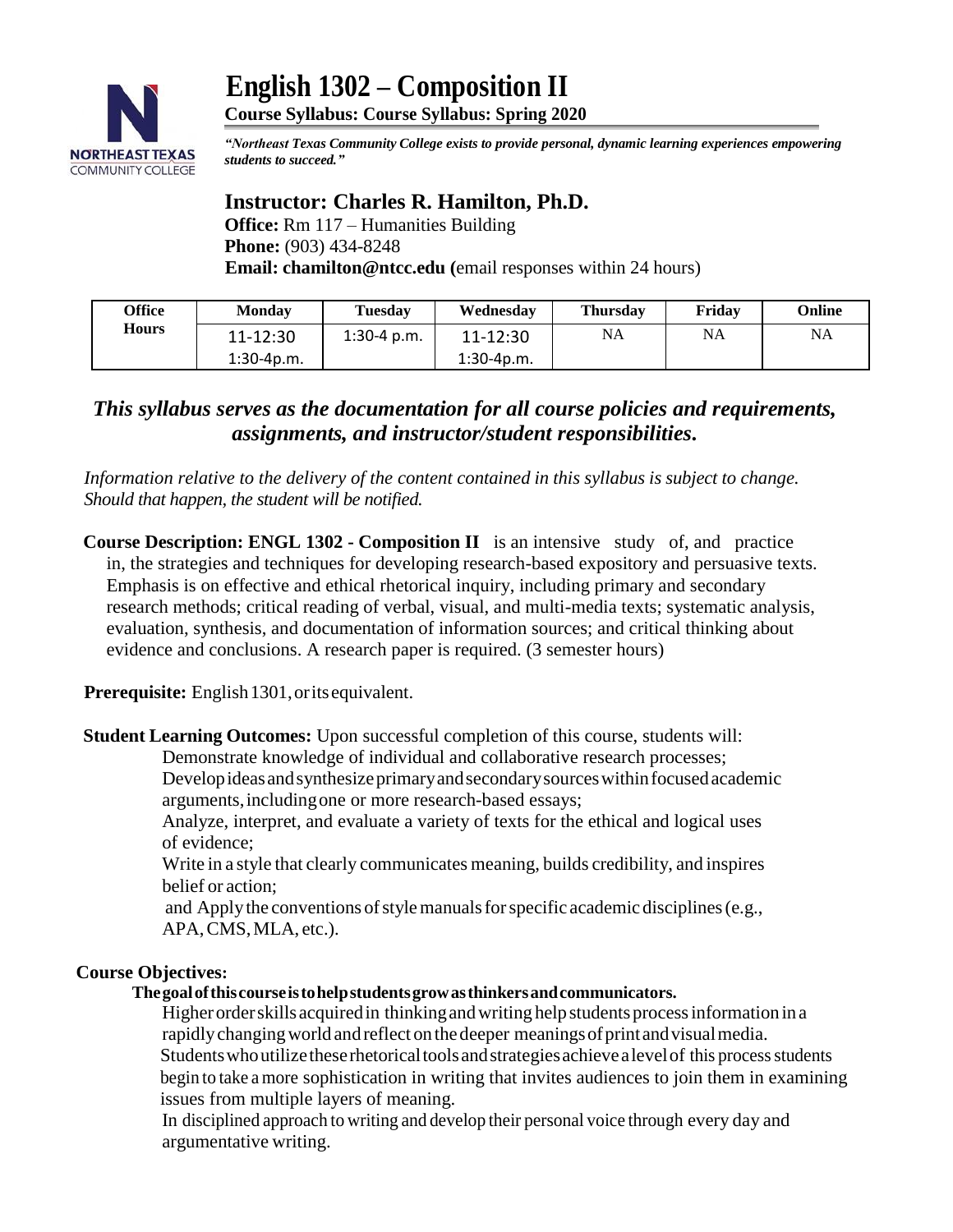#### **Evaluation/Grading Policy**

Your assignments will fall within the following point values:

| 100 Points  |
|-------------|
| 200 Points  |
| 1000 Points |
| 100 Points  |
| 200 Points  |
| 1600 Points |
|             |

#### **Required Instructional Materials:** *Social Media: a critical introduction* 2nd edition, Christian Fuchs.

#### **Publisher:** Norton **ISBN Number: 9781473966833 (Available in the NTCC Bookstore.)**

**Optional Instructional Materials:** Online handouts and text sections as assigned.

#### Minimum Technology Requirements: **Computer Requirements**

Youmusthaveaccessto a computertotakethiscourse. Asignificantamountoftherequiredworkis tobedoneon computer. Your computer needs to have current Windows for PC or MACOSX10.3 or higher. You will need Office 2003 or higher, and youwill need broadband Internet access. You can check your operating system by right clicking ontheMyComputericonon thehomescreen. YoucancheckyourwordprocessingprogrambygoingtotheStart icon on a PC and clicking on All Programs or clicking on the Applications icon on a MAC. You will find your Microsoft Office program there. If you do not have access to a computer with the minimum computer requirements, I strongly suggest that you reconsider taking this course.

**Required Computer Literacy Skills**: Basic computer skills, familiarity with use of the internet, Blackboard, Microsoft Word, and email.

**Communications:** Turnaround time for email responses within 24 hours.

#### **Course Structure and Overview: Assignments:**

Responses to Reading Assignments

Classparticipationisanimportantexpectationofthiscourse.Studentsareexpectedtoactively participatein discussionsthattakeplace inclass. Rubricsfor*Discussion&Participation,Essay Evaluation,ClassPresentations, and the Final Essay* are located on the class Blackboard homepage.

#### **Writing Assignments**

Please follow the instructions below when writing your formal papers. During the semester, students are required tocomplete 10 (ten)scholarly, academic,*article reviews* andone*Final ArgumentativeEssay* composed from your personalresearch done during the semester.

#### **Out of Class Writing**

Out-of-class writing assignments *must be typed in APA or MLA format* Use font size of 12 pt. and double-space. Article Reviews are usually two-three pages in length (500-750 words). Pay attention to spelling, grammar, word choice, syntax, and punctuation. (Use spell-check, grammar-check, and Grammarlyapp.)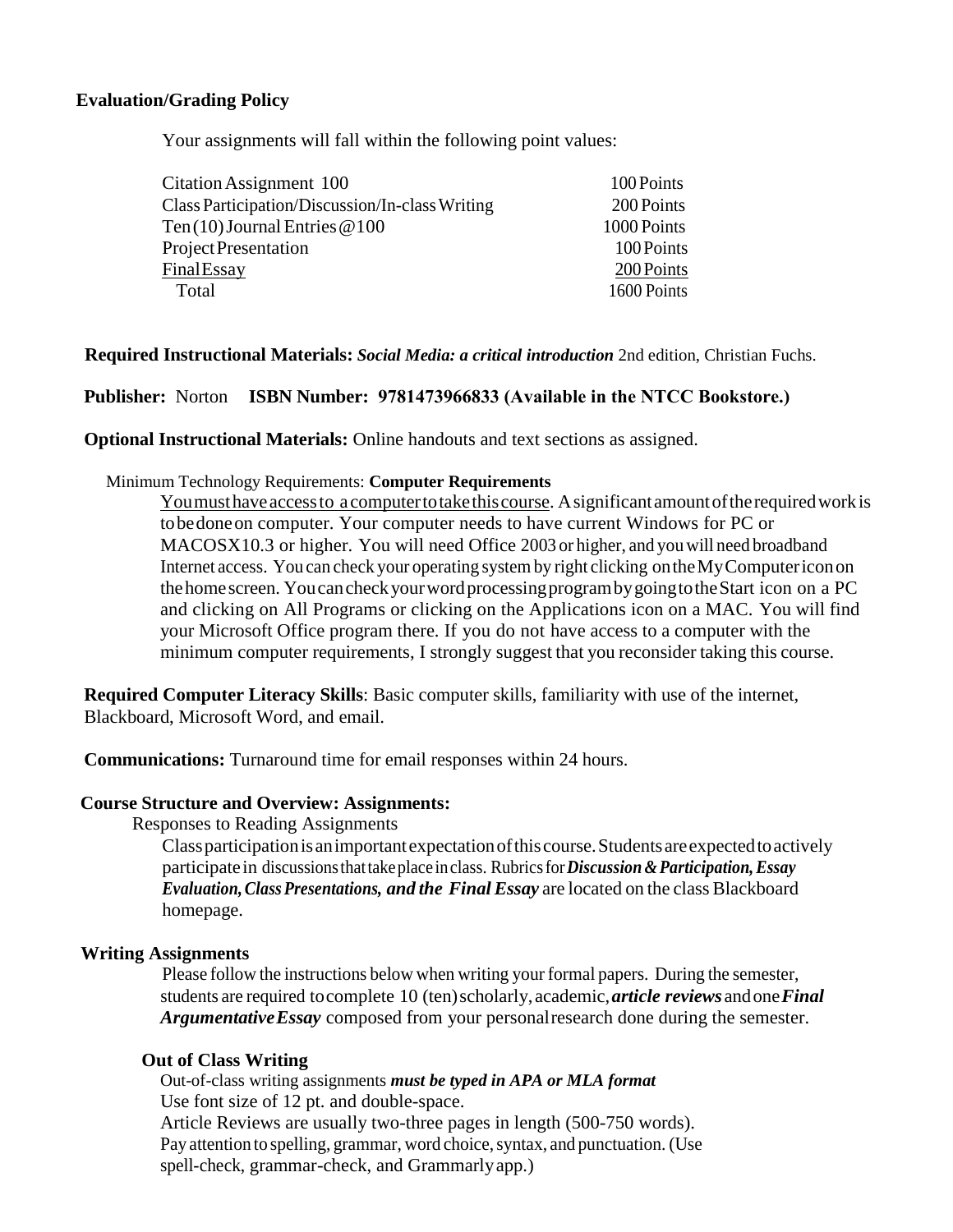Due dates for all assignments are noted in the Tentative Course Schedule in this syllabus, and the assignment folder on the Blackboard Homepage for this class.

Submit Essay entries and revisions electronically to your instructor via Blackboard. You must save your essays as Microsoft Word (.doc or .docx) format documents so that I can open, read, and comment on your essays. Papers submitted past the deadline, by email, or in any other format than Microsoft Word, will not receive the full grade. (See the Late Submission Policy)

Some late papers may be accepted at the instructor's discretion and will not receive full credit. Emergency situations will be handled on an individual basis**,** and only under dire circumstances. Graded papers will be returned within two weeks of receipt. Your essays will be graded holistically based on the essay-scoring rubric.

If you receive a grade you would like to improve, simply revise your paper and resubmit it through the same assignment icon. You may do this as many times as you like to improve your grade and your writing skills. At the end of the course the highest grade will be applied to your final average. Revised RJs are due one week after you receive your graded paper (7 days from the date returned) or they *may not* be accepted.

### **In-class Writing**

Written responses to readings from scholarly articles, class text essays, and class discussions will make up weeklyJournals.

Discussionswillbeheldeachweek,followedbyin-classwritingofareflection.Youare requiredto bring your text or electronic version to class each day.

# **REQUIREMENTS FOR THE FINAL ESSAY**

*A FINAL ARGUMENTATIVE ESSAY (including a Works Cited page) is required in order to pass this class.* The paper has no set number of pages, and should be typed in APA or MLA format, and submitted online during thelastweekofthe semester. SeetheOnline Writing Lab (OWL) at Purdue University handouts and examples on our Blackboard homepage for examples. Alink is provided forthe OWLon our Homepage.We willconcentrateourefforts onassemblingthefinaldraftofthepaper,theIntroduction,theThesis,andthe Conclusion, during the last weeks of the semester.

You should have at leastsome outside sources on yourWorksCited page and included in in-text citations. During **week 2** you will begin choosing research topics.

# **Presentations**

Although you may not have finished the final draft of your final essay, presentations of your papers will beginweek14. Youarenotrequiredtohaveyourpaperfinishedatthetimeof presentation,andyoudo not have to turn anythinginwith the presentation. Youwill be graded separately, accordingto the Presentation Rubric located on the class Blackboard Homepage.

The length of the presentation should be between  $5 \& 10$  minutes and should follow this format:

Slide 1 - A title slide that includes the title of your paper and your name.

Slide 2 - States the title of your argument, the reasoning behind your research, and your conclusions.

Slide 3-beginswithasummaryofthepointsfromyourresearchfindings.

Slide 4 - After summarizing - list the results of your research analysis;

Slide 5 - State your final conclusions and possible solutions. (The End)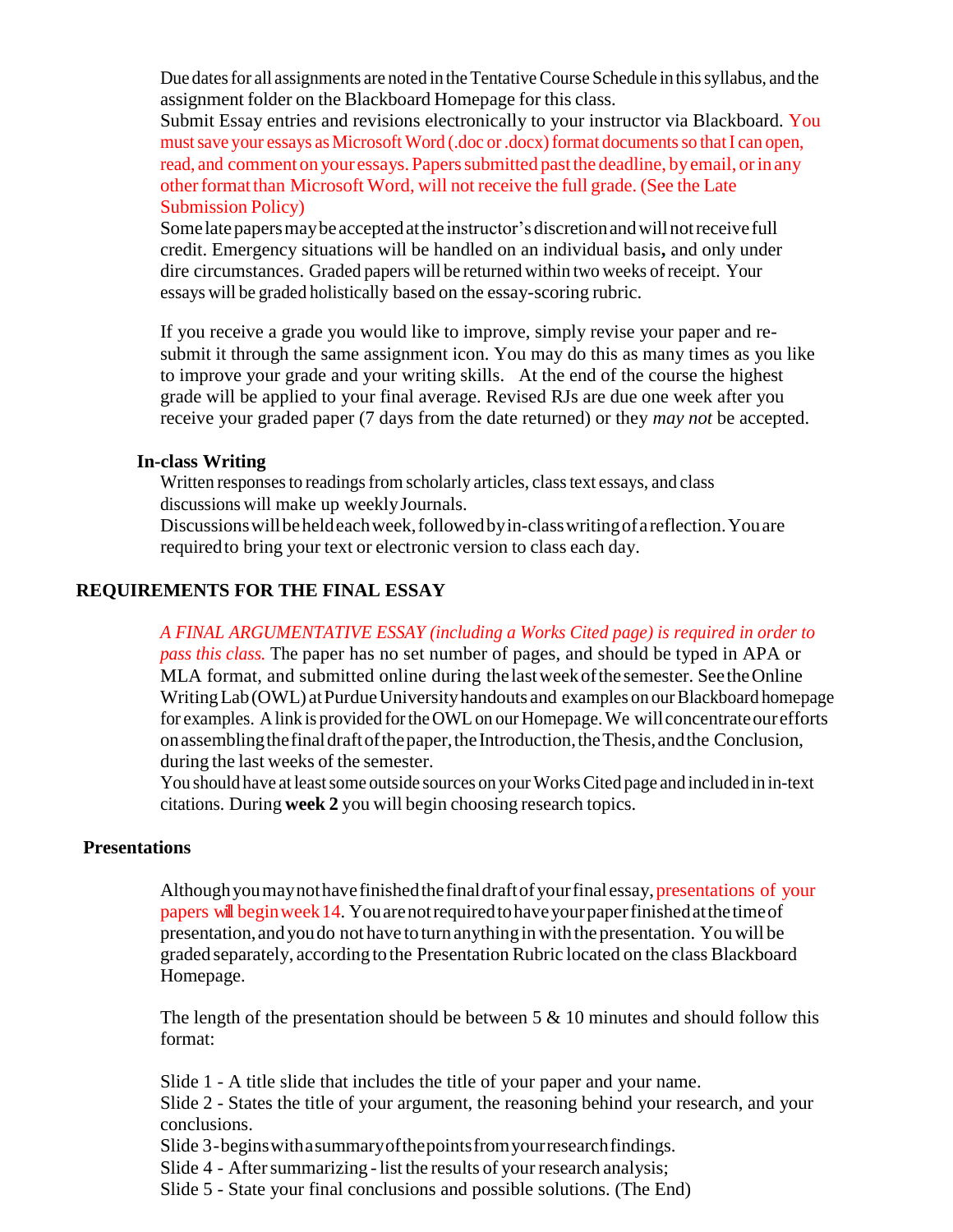Do not read from slides, simply use them for an outline, and discuss your findings.

**There will still be time**, during weeks  $13 \& 14$ , to review your rough draft, in hard copy, inclass. Afterthisreview,completeyourfinalessayandturnitinbytheendofthelast regularclassday.

**Pleaseemailme**withquestionsyoumayhaveduringyourresearchandthewritingofyour roughdraft. Carefully check your sources for credibility and quality. Although you should keep your direct quotes to a minimum, be aware of the definition of plagiarism when quoting information from sources.

Be sure you adhere to APA or MLA guidelines for research papers.

Use the information in examples, handouts, and/or the OWL of Purdue University located on our class homepage to help check citing sources and formatting.

# **What is due, and how should each item be turned in?**

A presentation of your FINAL ESSAY is required during the last three (3) weeks of the semester (before finalsweek).

A fully formatted Final Essay is required and should be turned in as an individual assignment itemthrough the Safe-assignment icon, located on the class Homepage, no laterthan 11:59 pm, the last regular class day.

No late papers will be accepted - **NO EXCUSES!**

### **Institutional/Course Policy**

# **Attendance/Withdrawal Policy**

Students are expected to attend class regularly. It is department policy to assign a grade of F after five (5) absences. It is the responsibility of students who need to withdraw from the class to do so before the final withdrawal date posted by the college, or they will receive a grade of F.

**Hats or Caps** must be removed in the classroom.

**Cell Phones** must be in silent mode or turned off during lectures.

# **NTCC Academic Honesty/Ethics Statement:**

NTCC upholds the highest standards of academic integrity. The college expects all students to engage in their academic pursuits in an honest manner that is beyond reproach using their intellect and resources designated as allowable by the course instructor. Students are responsible for addressing questions about allowable resources with the course instructor. Academic dishonesty such as cheating, plagiarism, and collusion is unacceptable and may result in disciplinary action. This course will follow the NTCC Academic Honesty and Academic Ethics policies stated in the Student Handbook. Refer to the student handbook for more information on these subjects.

# **ADA Statement:**

It is the policy of NTCC to provide reasonable accommodations for qualified individuals who are students with disabilities. This College will adhere to all applicable federal, state, and local laws, regulations, and guidelines with respect to providing reasonable accommodations as required to afford equal educational opportunity. It is the student's responsibility to request accommodations. An appointment can be made with the Academic Advisor/Coordinator of Special Populations located in Student Services and can be reached at 903-434-8264. For more information and to obtain a copy of the Request for Accommodations, please refer to the special populations page on the NTCC websit[e.](http://www.ntcc.edu/index.php?module=Pagesetter&func=viewpub&tid=111&pid=1)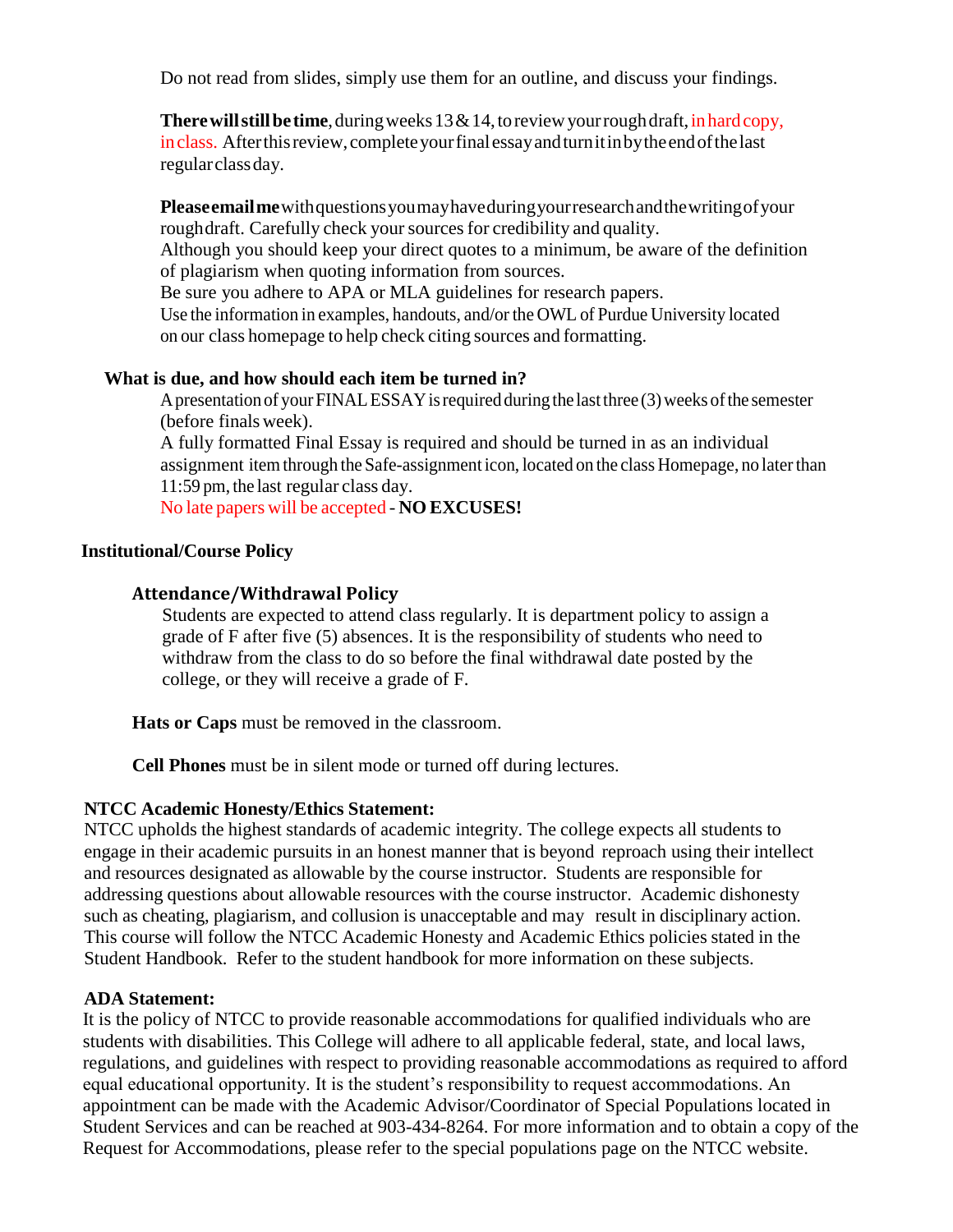# **Family Educational Rights and Privacy Act (FERPA)**:

The Family Educational Rights and Privacy Act (FERPA) is a federal law that protects the privacy of student education records. The law applies to all schools that receive funds under an applicable program of the U.S. Department of Education. FERPA gives parents certain rights with respect to their children's educational records. These rights transfer to the student when he or she attends a school beyond the high school level. Students to whom the rights have transferred are considered "eligible students." In essence, a parent has no legal right to obtain information concerning the child's college records without the written consent of the student. In compliance with FERPA, information classified as "directory information" may be released to the general public without the written consent of the student unless the student makes a request in writing. Directory information is defined as: the student's name, permanent address and/or local address, telephone listing, dates of attendance, most recent previous education institution attended, other information including major, field of study, degrees, awards received, and participation in officially recognized activities/sports.

# **English 1302** *Tentative* **Class Schedule – Spring 2020**

# **(\*note\* instructor reserves the right to make adjustments to this timeline at any point in the term):**

| Week 1: 1/21-26                                                                                        |
|--------------------------------------------------------------------------------------------------------|
| Day 1&2 - First Class Day/Syllabus/Expectations                                                        |
| Discuss Writing Projects/Topics - Journal Format/Assignment Entry process.                             |
| For next week - Review Chapters Handouts and Topics                                                    |
| Begin reading Chapter 1 – What is a Critical Introduction to Social Media? pp. 1-30                    |
| Week 2: 1/27-2/2                                                                                       |
| Day 1&2 - Discussion – Research material/In Class Writing and Sample Article to review (from           |
| me). Examples–MLA/APA citation style/Summary & Analysis – Sign up for Remind                           |
| For next week – Begin to choose Focus Topic                                                            |
| Begin reading Chapter 2 – What are Social Media and Big Data? pp. 31-64                                |
| Week 3: 2/3-9                                                                                          |
| Day 1&2-Discussion & responses to reading, First Journal Requirements & 1st Journal in Class           |
| Due - $2/6$ by $11:59$ p.m.                                                                            |
| For next week – Continue topic research                                                                |
| Begin reading Chapter 3 – Social Media as Participatory Culture pp. 65-84                              |
| Week 4: 2/10-16                                                                                        |
| Day 1&2 - Discussion & responses to reading & 2nd Journal in Class – Due $2/13$ by 11:59 p.m.          |
| For next week – Continue topic research                                                                |
| Begin reading Chapter 4 – Social Media and Communication Power pp. 85-118                              |
| Week 5: 2/17-23                                                                                        |
| Day 1&2 - Discussion & responses to reading & 3rd Journal in Class – Due $\frac{2}{20}$ by 11:59 p.m.  |
| For next week – Continue topic research                                                                |
| Begin reading Chapter 5 – The Power and Political Economy of Social Media pp. 119-                     |
| 152                                                                                                    |
| Week 6: 2/24-3/1                                                                                       |
| Day 1&2 - Discussion of responses to reading & 4th Journal in Class – Due $\frac{2}{27}$ by 11:59 p.m. |
| <b>Discuss Second Essay Requirements-</b>                                                              |
| For next week – Continue topic research                                                                |
| Begin reading Chapter 6 - Google: Good or Evil Search Engine? pp.153-182                               |
| Week 7: 3/2-8                                                                                          |
| Day 1&2 - Discussion of responses to reading & 5th Journal in Class – Due $3/5$ by 11:59 p.m.          |
| For next week – Continue topic research                                                                |
| Begin reading Chapter 7 - Facebook: Surveillance in the Age of Edward Snowden pp.                      |
| 183-216                                                                                                |